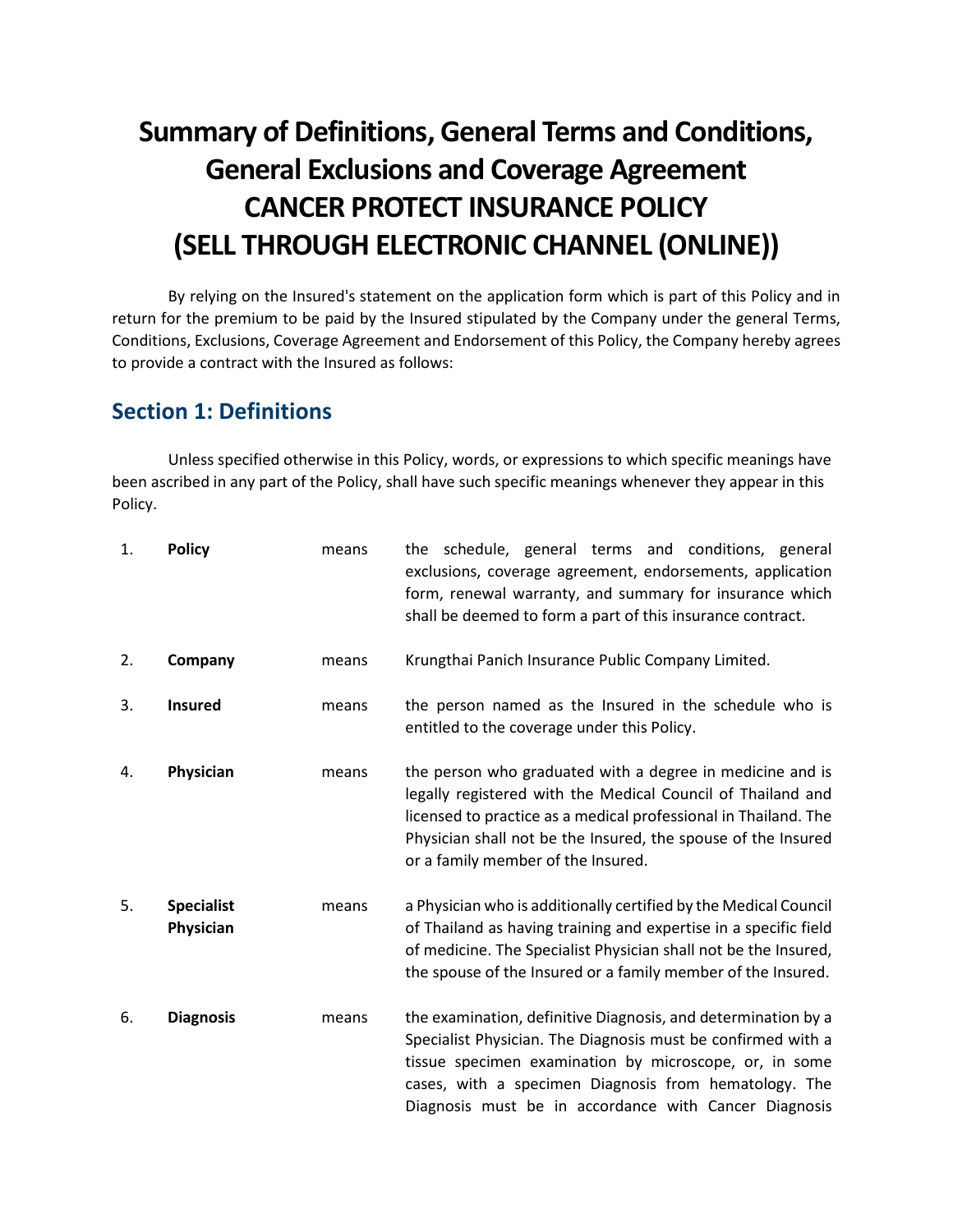|     |                         |       | examination of tumor cell structure, tissue or related<br>specimen substance. Cancer Diagnosis from symptoms and by<br>general physical checks are not within the scope of Cancer<br>Diagnosis described in this insurance policy. In case of absence<br>of such proof, the Diagnosis must be done by a medically<br>method, such<br>radiology,<br>accepted<br>as<br>pathological<br>examination, medical laboratory Diagnosis, or Diagnosis from<br>symptoms and abnormalities found from laboratory or<br>pathology.                                                                                                                                                                                                                                                                                                                                                            |
|-----|-------------------------|-------|-----------------------------------------------------------------------------------------------------------------------------------------------------------------------------------------------------------------------------------------------------------------------------------------------------------------------------------------------------------------------------------------------------------------------------------------------------------------------------------------------------------------------------------------------------------------------------------------------------------------------------------------------------------------------------------------------------------------------------------------------------------------------------------------------------------------------------------------------------------------------------------|
| 7.  | <b>Diagnosis Date</b>   | means | the date that the Specialist Physician concludes, for the first<br>time, that the Insured gets Cancer as described in the<br>definition, including a clearly written Diagnosis date.                                                                                                                                                                                                                                                                                                                                                                                                                                                                                                                                                                                                                                                                                              |
| 8.  | Hospital                | means | any health facility which provides medical services, can<br>provide patient admission for overnight and has an adequate<br>number of medical personnel with the complete services,<br>particularly, an operation room, and is permitted to be<br>registered as a Hospital pursuant to the law of the locality.                                                                                                                                                                                                                                                                                                                                                                                                                                                                                                                                                                    |
| 9.  | <b>Medical Facility</b> | means | any health facility which provides medical services, can<br>provide patient admission for overnight and is permitted to<br>be a Medical Facility pursuant to the law of the locality.                                                                                                                                                                                                                                                                                                                                                                                                                                                                                                                                                                                                                                                                                             |
| 10. | <b>Clinic</b>           | means | modern Medical Facility which is permitted by law to provide<br>medical services, diagnoses, but cannot provide the patient<br>admission for overnight.                                                                                                                                                                                                                                                                                                                                                                                                                                                                                                                                                                                                                                                                                                                           |
| 11. | <b>AIDS</b>             | means | Acquired Immune Deficiency Syndrome caused by infection<br>with human immunodeficiency virus (HIV) and shall include<br>opportunistic microorganism infection, malignant<br>the<br>neoplasm, infection, or any sickness which the blood test<br>result reveals as the positive of HIV.<br>Opportunistic microorganism infection shall include, but is<br>not limited to Pneumocystis or Chronic Enteritis, Virus, and/<br>or Disseminated Fungi Infection.<br>Malignant Neoplasm shall include, but is not limited to<br>Kaposi's Sarcoma, Central Nervous System Lymphoma and/or<br>any critical illness which is known as Acquired Immune<br>Deficiency Syndrome, or causes to sudden death, sickness, or<br>disability.<br>Acquired Immune Deficiency Syndrome (AIDS) shall include<br>Human Immunodeficiency Virus (HIV), Encephalopathy<br>Dementia and dispersion of Virus. |
| 12. | <b>Policy Year</b>      | means | one year from the date the insurance policy becomes<br>effective or one year from the subsequent policy anniversary.                                                                                                                                                                                                                                                                                                                                                                                                                                                                                                                                                                                                                                                                                                                                                              |

standards, in which the Diagnosis must be done after the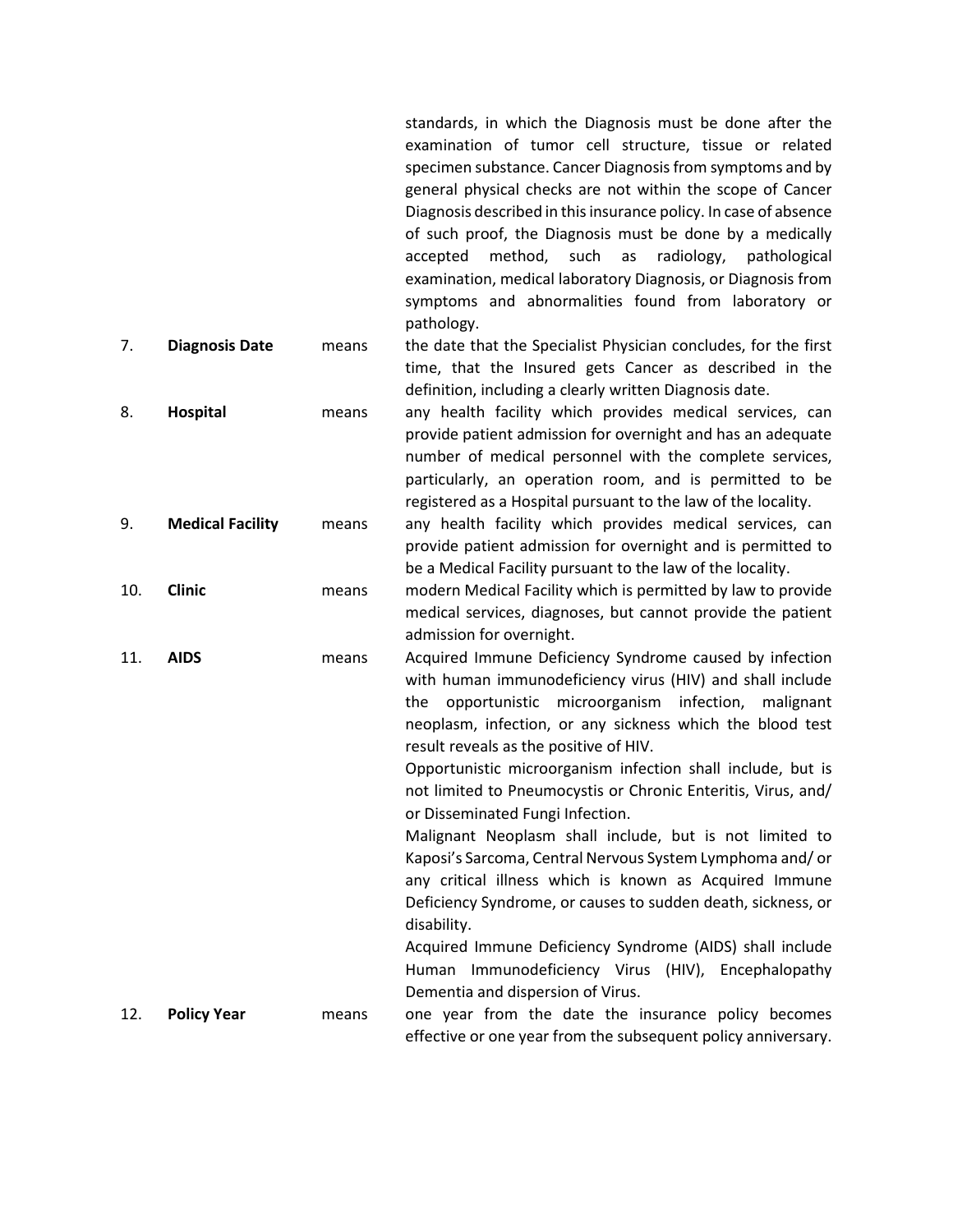# **Section 2: General Terms and Conditions**

## **1. Insurance contract**

This insurance contract arises from the representation of the Insured that the Company relies upon the statements in the insurance application, as well as additional statements (if any) that the Insured has signed in evidence of his or her acceptance of the insurance contract. Hence, this Policy, summary document, coverage agreement, and exclusions are issued by the Company.

If the Insured knowingly misrepresents in the statements mentioned in paragraph one, or knowingly conceals any fact from the Company that could have caused the Company to demand higher premium or refuse to offer the insurance contract, this insurance contract will be voidable pursuant to section 865 of the Civil and Commercial Code. The Company has the right to rescind the insurance contract.

The Company shall not deny its liability based on any statements other than the statements stated in the first paragraph of this document.

## **2. Entirety of the insurance contract and change of wording in the insurance contract**

This Policy as well as coverage agreement and endorsements form an entire insurance contract. Any change of wording in the insurance contract requires consent of the Company and shall be recorded in this Policy or endorsement before such change becomes valid.

## **3. Non-dispute or objection to the incompleteness or incorrectness of the insurance contract**

Once the Policy has been effective for TWO consecutive years (counting from the date the Policy becomes effective from the first time), the Company shall not dispute or object to any incomplete or incorrect information that forms an entire insurance contract, unless the premium has not been paid.

If the Company discovers information which allows it to rescind the contract, the Company shall rescind the contract within ONE month (counting from the date that the Company finds out such voidable information) otherwise the Company shall no longer be entitled to void the contract.

## **4. Premium payment**

#### **4.1 Annual premium payment**

The annual premium payments are due immediately, or prior to the commencement of the Policy and then the Policy shall be effective on the date stated in the schedule.

#### **4.2 Monthly premium payment**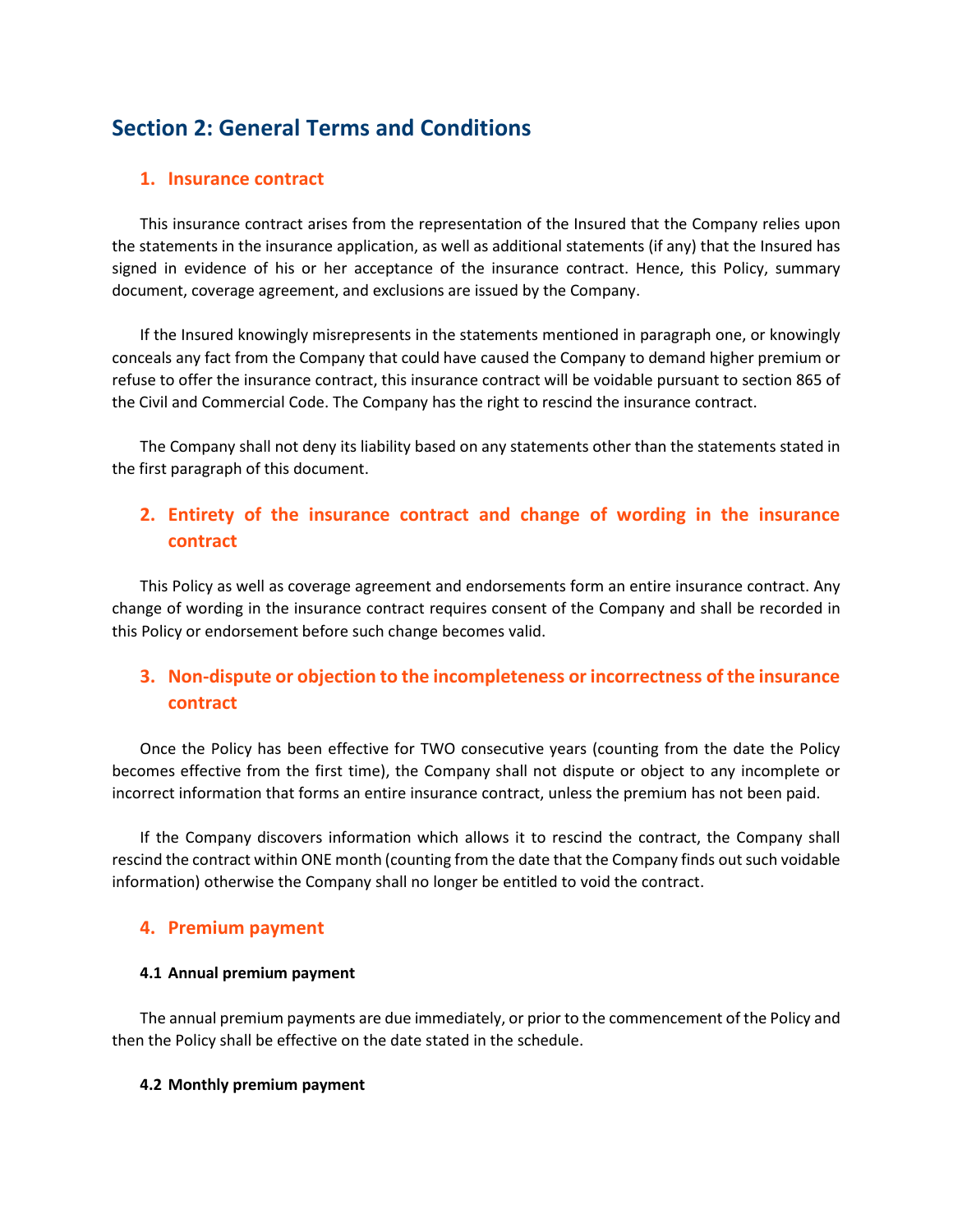4.2.1 The monthly premium payment of the first installment is due immediately, or prior to the commencement of the Policy and then the Policy shall be effective on the date stated in the schedule.

4.2.2 The Insured must pay the monthly premium of the next installment within 30 days from the due date of the premium payment period. If the premium is paid, the coverage under this insurance policy shall be considered continuously from the previous period, and the Company will not apply the general terms and conditions regarding of Waiting Period and Pre-existing condition and non-dispute or objection to the incompleteness or incorrectness of the insurance contract for the Policy to be effective again.

If the Company is still unable to charge such premium, the coverage under this insurance policy shall be terminated on the day that the premium paid is covered for.

4.2.3 When claim happened within the Grace Period, and the Company has not received a premium payment yet, the Company will deduct the pending premium out from the compensation that must be reimbursed under this insurance policy and shall be paid the remaining compensation to the Insured or the beneficiary.

## **5. Misrepresentation of age and gender**

If the Insured's age or gender is incorrect from that declared by the Insured so that:

- **5.1 The Company receives less premium than required:** The sum insured that the Insured shall receive under this Policy shall be equal to the amount of premium paid that the Insured can re-purchase coverage based on the correct age and gender. If the Insured's corrected information falls outside of the Company's underwriting footprint, the Company will not pay compensation but will instead return the premium that has been paid.
- **5.2 The Company receives more premium than required***:* The Company shall refund the excess premium to the Insured. However, this condition shall not be applied retroactively to adjust the premium for the past period of insurance.

## **6. Policy Renewal**

Policy renewal is based on the Company decision as follows:

6.1 In case the Company accepts to renew the Policy, the Company shall reserve the rights to:

6.1.1 adjust the renewal premium depending on the risk and the Insured's increased age (for this plan, the renewal premium shall be fixed according to the first year premium and will be increased upon the increasing age for every 5 years when renewing the insurance policy); and

6.1.2 change the underwriting terms and conditions and coverage agreement of the renewal policy as necessary, in which case the Company shall inform the Insured of the main points of the Policy which have changed.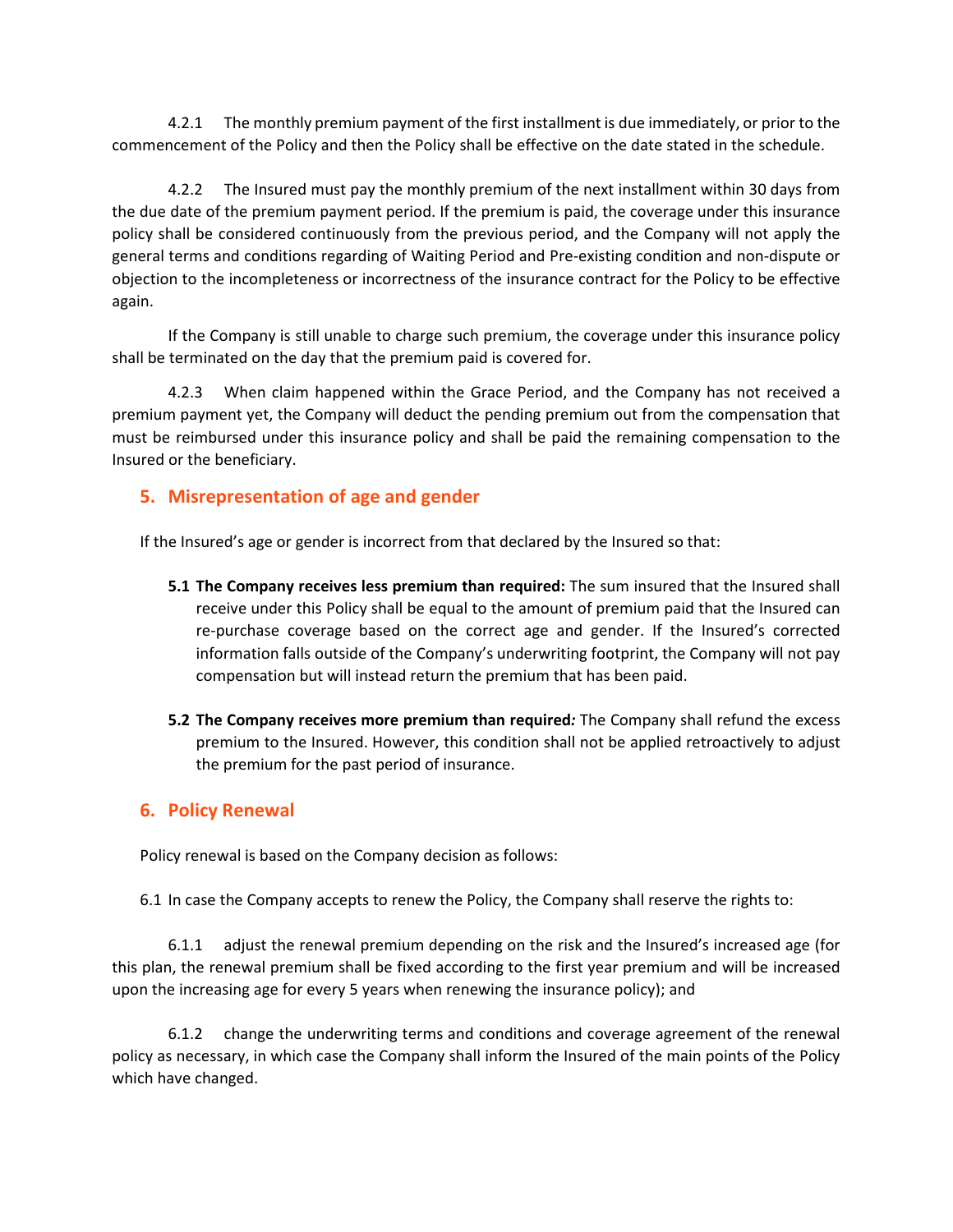6.2 If the renewal policy is renewed and the Insured pays the premium within 30 days of the Grace Period, the Company will not apply the general terms and conditions regarding of Waiting Period and Preexisting condition and non-dispute or objection to the incompleteness or incorrectness of the insurance contract for the Policy to be effective again. If the Insured does not pay the premium within the Grace Period, the coverage under this insurance policy shall be terminated from the date of the last premium payment due. In case of compensation within the grace period and the Insured has not paid the premium, the Company shall deduct the pending premium from the compensation that the Company will pay as specified in the Schedule.

6.3 The Company can reject the renewal policy by informing the Insured in writing at least 30 days before the existing policy end date specified in the Schedule.

## **7. Policy cancellation**

#### **7.1 In case of annual premium payment**

7.1.1 The Company cannot cancel the Policy, except if the Insured behaves fraudulently or dishonestly under the Policy.

7.1.2 The Insured can cancel the Policy by informing to the Company in writing. The Insured shall have the right to receive the premium refund on a short-rate basis based on the table shown below.

| No. of month Insured | % of Annual Premium |
|----------------------|---------------------|
| 1                    | 15                  |
| 2                    | 25                  |
| 3                    | 35                  |
| 4                    | 45                  |
| 5                    | 55                  |
| 6                    | 65                  |
| 7                    | 75                  |
| 8                    | 80                  |
| 9                    | 85                  |
| 10                   | 90                  |
| 11                   | 95                  |
| 12                   | 100                 |

#### **Short-rate premium table**

Policy Cancellation under this term no matter the Company or the Insured is taking the action shall be to terminate the entire insurance policy not to terminate only one of the coverage agreements.

#### **7.2 In case of monthly premium payment from the section 4.2**

7.2.1 The Company cannot cancel the Policy, except if the Insured behaves fraudulently or dishonestly under the Policy.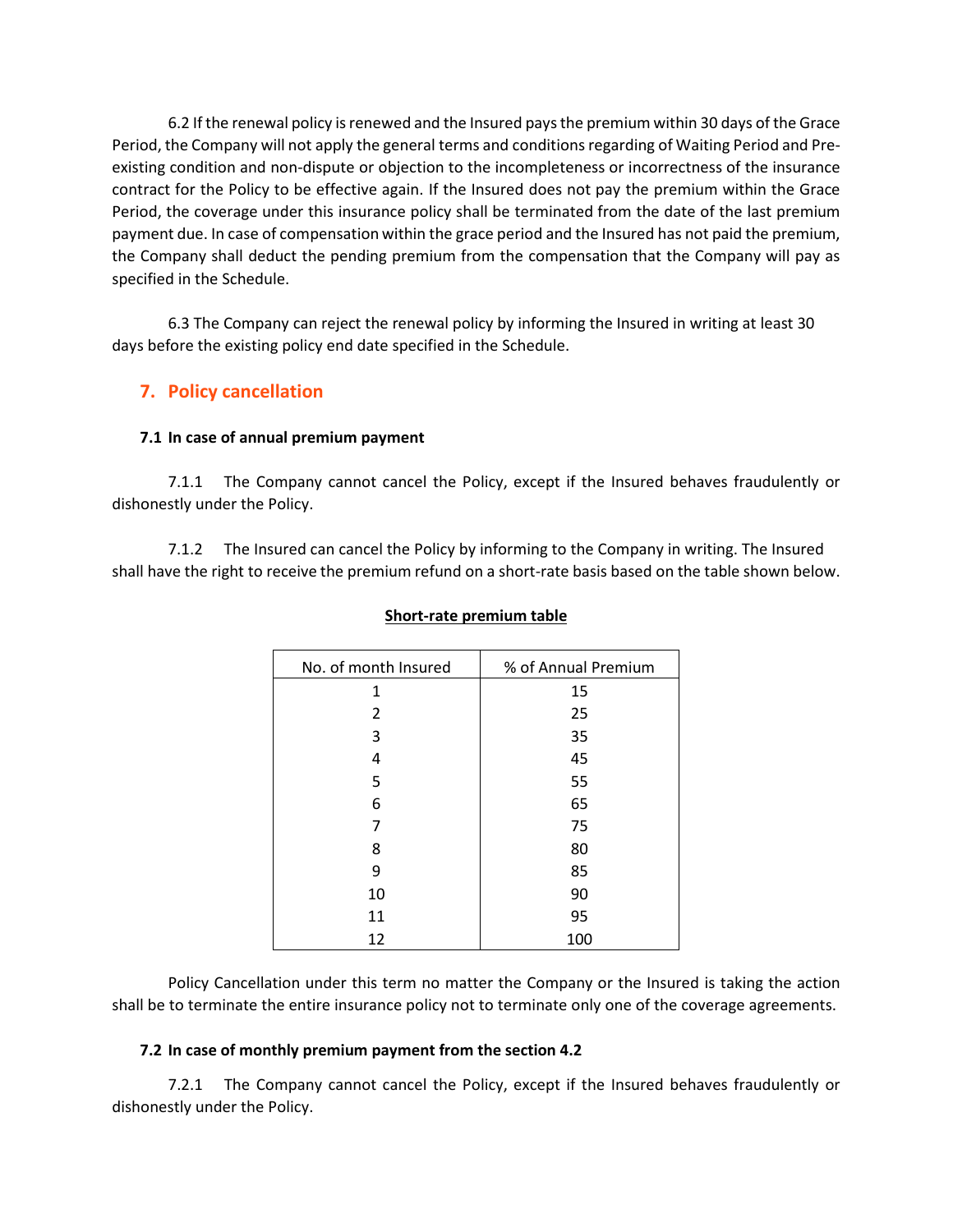7.2.2 The Insured can cancel the Policy by informing to the Company in writing. The Policy will automatically terminate on the day that the premium paid is covered for and the company will not return the premium to the Insured.

## **8. Automatic termination of insurance contract**

8.1 The coverage of the Insured under this Policy will be terminated when one of the following events occurs, whichever comes first:

- 8.1.1 On the end date specified in the schedule (in case of non-renewal of the Policy).
- 8.1.2 In the year that the Insured is 65 years of age.
- 8.1.3 When the Insured does not pay the premium according to the general terms and conditions of premium payment.
- 8.1.4 When the Insured dies.
- 8.1.5 If the Insured is imprisoned in a prison or other correctional facility.

In case of monthly premium payment when the termination of coverage due to 8.1.4 or 8.1.5, the Policy will end on the due date of monthly premium payment and the Company will not return the premium to the Insured. However, in case of annual premium payment, the Company will return the premium to the Insured or the beneficiary by deducting the premium for the period in which this insurance policy is applied.

8.2 The Company will return all premiums already charged to the Insured in the case when happen the appearance or awareness of the symptoms of Cancer in any type at first within the period of no coverage (Waiting Period) 90 days from the date of this insurance policy first effective.

8.3 Each coverage under this insurance policy will be terminated if the Company pays the sum assured according to the maximum sum insured specified in the insurance policy table of the coverage which the Company will continue to provide coverage until the end of the Insured period only the sum assured of the remaining coverage.

8.4 This insurance policy and insurance according to this insurance policy will end at 24:00 according to Thailand time on the end date of the insurance policy.

## **9. Medical examination**

The Company has the right to check the medical history and Diagnosis of the Insured as necessary and has the right to perform an autopsy (providing that such autopsy is necessary and not against the law) at the Company's expense.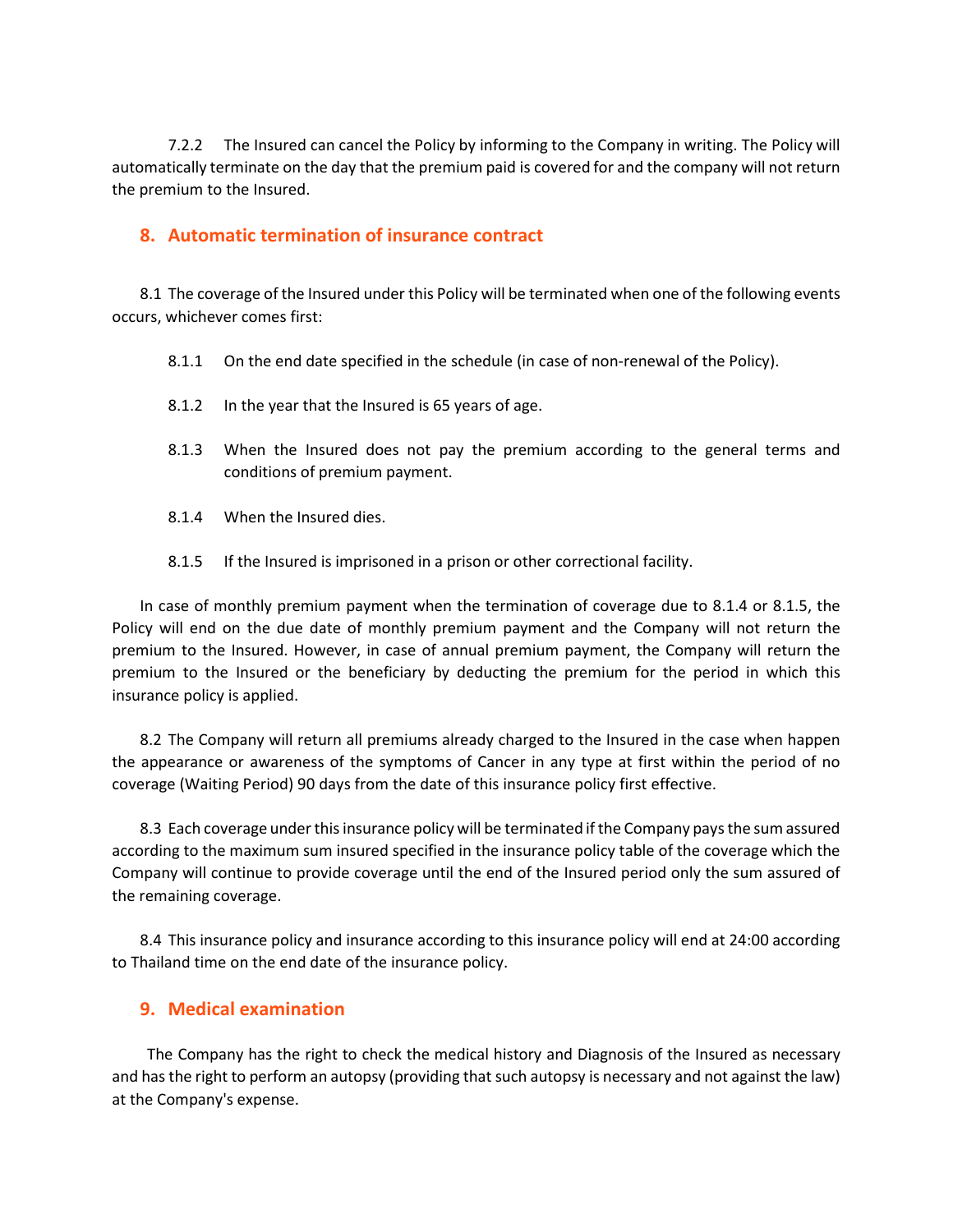In the case that the Insured does not allow the Company to check the medical history and the Insured's Diagnosisfor considering the compensation, the Company may refuse coverage under this Policy to the Insured.

#### **10. Compensation**

The Company shall pay compensation to the Insured or beneficiary (in case of death) within 15 days from the date the Company gets claim evidence completely and correctly.

In the case that there is any suspicion that a claim does not comply with the coverage agreement of the Policy, such period may be extended as necessary but not exceeding 90 days from the date the Company gets claim evidence completely and correctly.

If the Company does not pay compensation within the aforementioned period, the Company shall be liable to pay the 15% interest rate per year on the compensation amount calculated from the due date until the compensation is paid in full.

## **11.Dispute resolution by arbitration**

In the event of a dispute, conflict or claim under this Policy between the claimant and the Company and if the claimant wishes and sees that the dispute should be settled by arbitration, the Company agrees and shall settle such dispute by arbitration in accordance with the Regulation of the Insurance Commission (OIC) regarding to arbitration.

## **12.Waiting period**

The Company shall not pay the compensation specified in the schedule in case that the Insured displays symptoms or is Diagnosed to have Cancer during the first 90 days after the Policy start date specified in the schedule. The Company shall be entitled to terminate the insurance contract with an immediate effect and refund all the received premium to the Insured.

## **13.Pre-existing condition**

The Company shall not pay the compensation specified in the schedule in case there is some medical evidence showing that:

13.1 The Insured has been Diagnosed, treated, or advised by a Physician to have Cancer before the first-year policy start date.

13.2 The Insured has a symptom or abnormality which is related, correlated, or results from Cancer that appears before the first-year policy start date. Such symptom or abnormality must be so significant that it would normally require a reasonable person to seek for a Diagnosis or treatment by a Physician.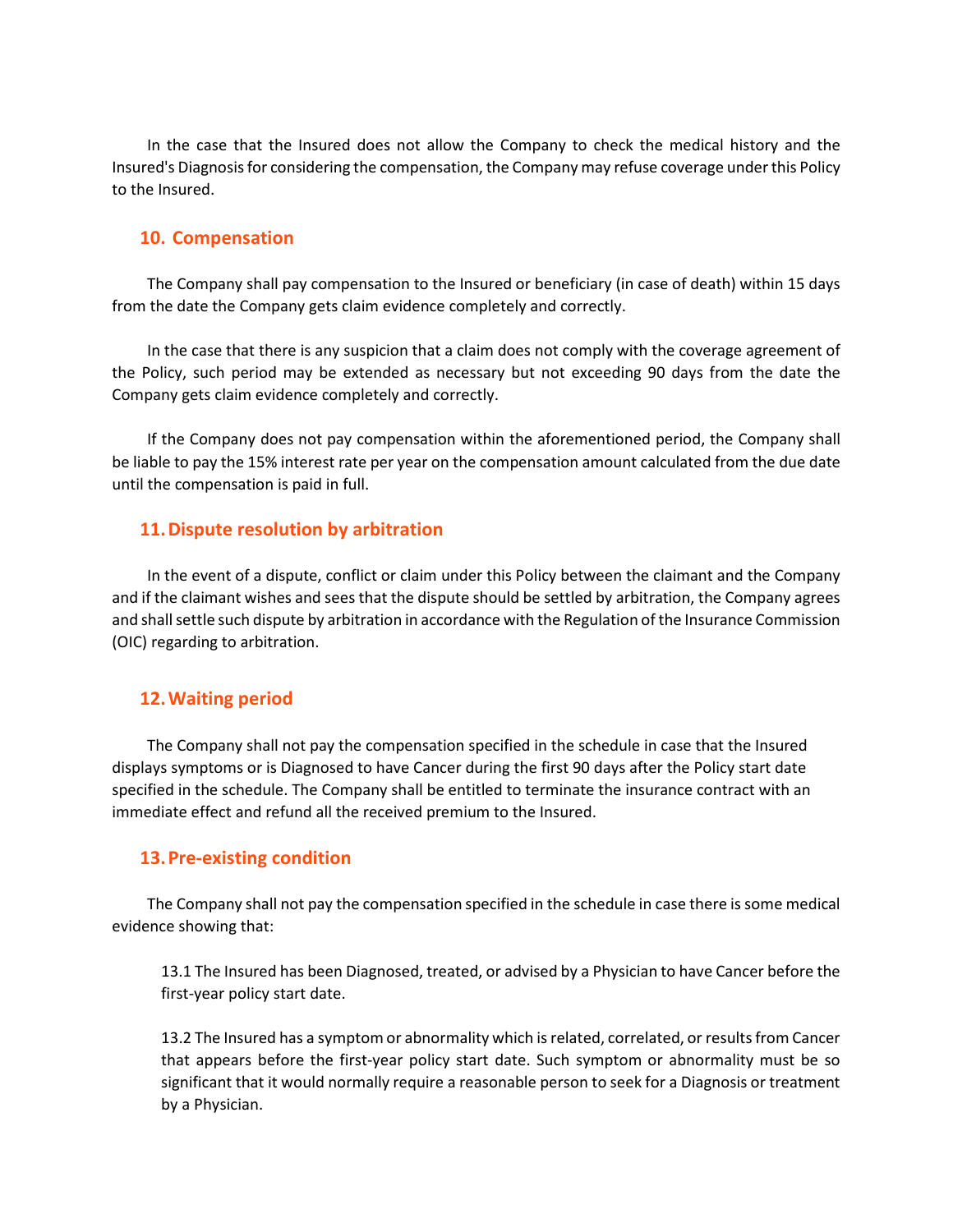The previous two points shall not apply in the case that the Insured has already informed the Company before entering into this insurance agreement and the Company accepts the risk without additional terms or conditions to exclude such coverage.

## **14.Fraudulent claims for compensation**

The Company shall not be liable for claims for compensation arising from fraud or dishonesty. The Company may exercise its right to terminate the Policy immediately if the claim stipulated in this Policy is fraudulent in any way by the Insured or the person acting on behalf of the Insured. The Company will return the insurance premium to the Insured by deducting the premium for the period in which this Policy has been in force.

#### **15.Condition precedent**

The Company shall not be liable for any claim stipulated in this Policy unless the Insured, beneficiary or representative of such persons is fully compliant with the terms and conditions of the Policy.

#### **16.Free-look cancellation**

If the Insured wants to cancel the Policy for whatever reason, the Insured has the right to cancel the insurance policy and return the Policy documents to the Company within 15 days from the date of receiving the insurance policy from the Company, unless the Company has issued the insurance policy to the Insured using electronic methods, the Insured does not need to return the insurance policy to the Company. In such case, it shall be deemed that the Policy is not effective since the Policy start date specified in the schedule. The Company, therefore, shall not be liable for any loss or damage occurred under the Policy. The Company will return all premiums received to the Insured in accordance with the agreed procedures without deducting any costs.

#### **17.Currency**

Premiums and benefits to be paid under this Policy will be paid in Thailand's currency.

#### **18.Applicable law**

This Policy is subject to the regulations and interpretations in accordance with the laws of Thailand.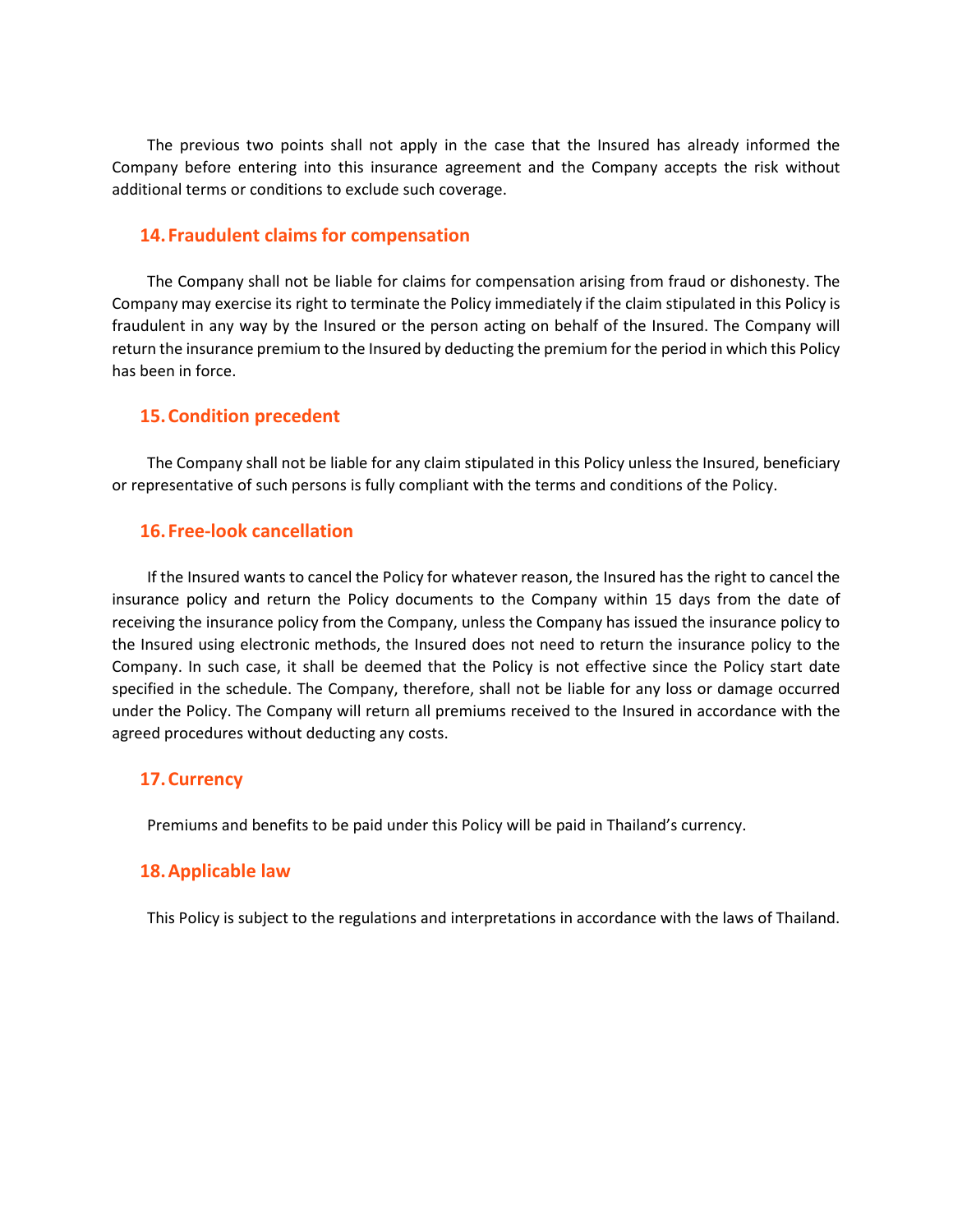## **Section 3: General Exclusions**

The Policy does not cover damage resulting from illnesses (including complications), symptoms, or abnormalities that occur from:

- 1. Pre-existing conditions or congenital conditions.
- 2. Symptoms or Diagnosis of Cancer during the Waiting Period.
- 3. HIV (Human Immunodeficiency Virus), AIDS (Acquired Immunodeficiency Syndrome), ARC (AIDS-Related Complex) or Secondary Infection, and/or any Cancer resulting consequently from HIV, AIDS, or ARC.
- 4. Cancer resulting from drug/narcotic addiction or chronic alcoholism.
- 5. Treatment, chronic disease, or complications resulting from plastic or reconstructive surgery.

## **Section 4: Coverage Agreement**

Under Regulations, General Conditions, Coverage Agreement, Exclusions, Endorsement of this insurance policy and in return for the premium stipulated by the Insured, the Company agrees that if the Insured is diagnosed for the first time and confirmed by a Specialist Physician (Oncologist or Pathologist) and has written pathological evidence that the Insured has Cancer during this effective insurance contract, the Company will pay compensation stipulated in the insurance policy table for each coverage specified.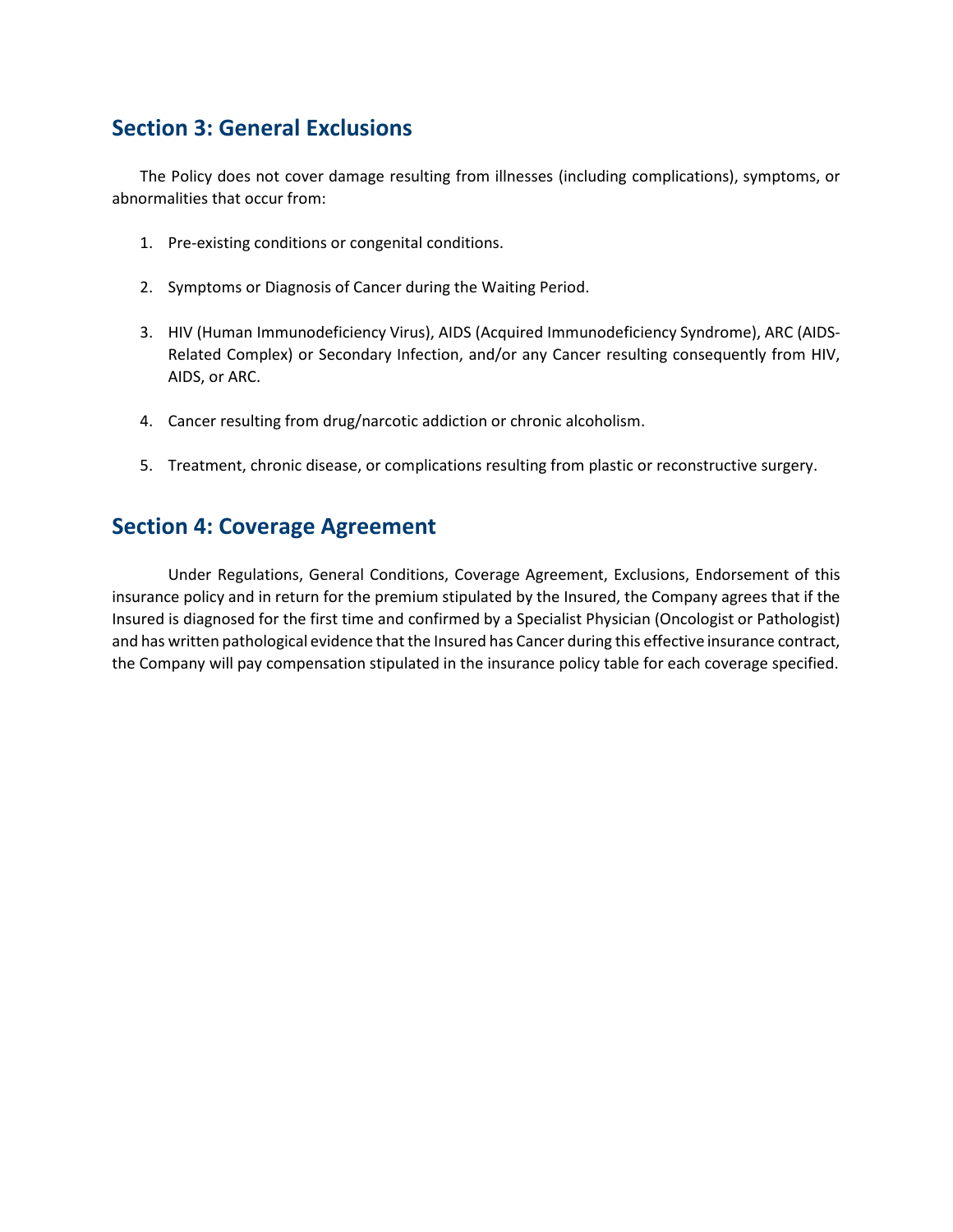# **Coverage Agreement Non-invasive Cancer / Carcinoma in Situ Insurance**

## **Definition**

| Non-invasive Cancer /<br>Carcinoma in Situ | means | following: | The first-time appearance of a tumor or cell that is confirmed from<br>pathological examination that it is Cancer. Such Cancer must have<br>not yet spread over the basement membrane or spread to a<br>nearby membrane or other organs. The Cancer also includes the |
|--------------------------------------------|-------|------------|-----------------------------------------------------------------------------------------------------------------------------------------------------------------------------------------------------------------------------------------------------------------------|
|                                            |       | 1.         | Prostate Cancer, Thyroid Cancer, or Urinary Bladder<br>Cancer at stage of T1 N0 M0 referring to TNM Classification                                                                                                                                                    |
|                                            |       | 2.         | Chronic Lymphocytic Leukemia before RAI at stage 3                                                                                                                                                                                                                    |
|                                            |       | 3.         | Malignant Melanoma less than stage 2 referring to<br>American Joint Committee on Cancer Classification                                                                                                                                                                |
|                                            |       | 4.         | Borderline tumor or Low Malignant Potential                                                                                                                                                                                                                           |
|                                            |       |            | In any case, any skin Cancers, except the Melanoma mentioned<br>above, and Pre-malignant Lesion are excluded.                                                                                                                                                         |

## **Coverage**

It is agreed that, during the period in which this insurance policy becomes effective and after the Waiting Period 90 days from the Policy inception, if the Insured get diagnosed with Non-invasive Cancer / Carcinoma in Situ as defined above for the first time, the Company shall pay compensation as per the sum insured stated in the Schedule and/or the renewal insurance certificate.

## **Claims and evidence submission**

The Insured must submit the following evidence at their own expense to the Company within 30 days of getting the results of a Diagnosis.

- 1. The Company's completed claim form
- 2. A copy of ID card
- 3. Medical reports that identify important symptoms, including the results of Diagnosis and medical treatment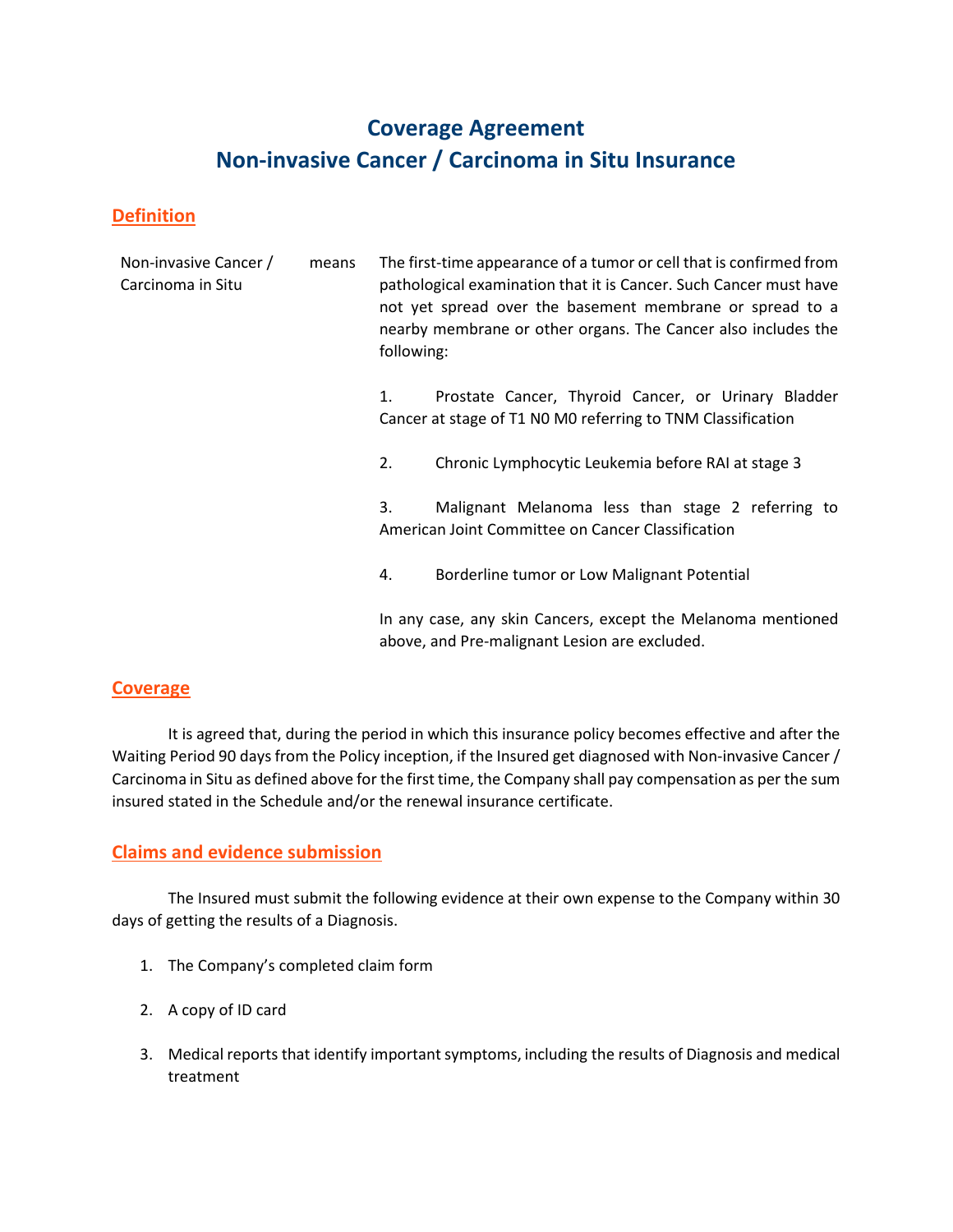- 4. Laboratory biopsy results
- 5. Other documents requested by the Company as necessary (if any)

Delay in such submission shall not result in rejection of liability by the Company if it is shown that there is a reasonable reason not to submit such evidence within the specified period, but to submit as soon as possible.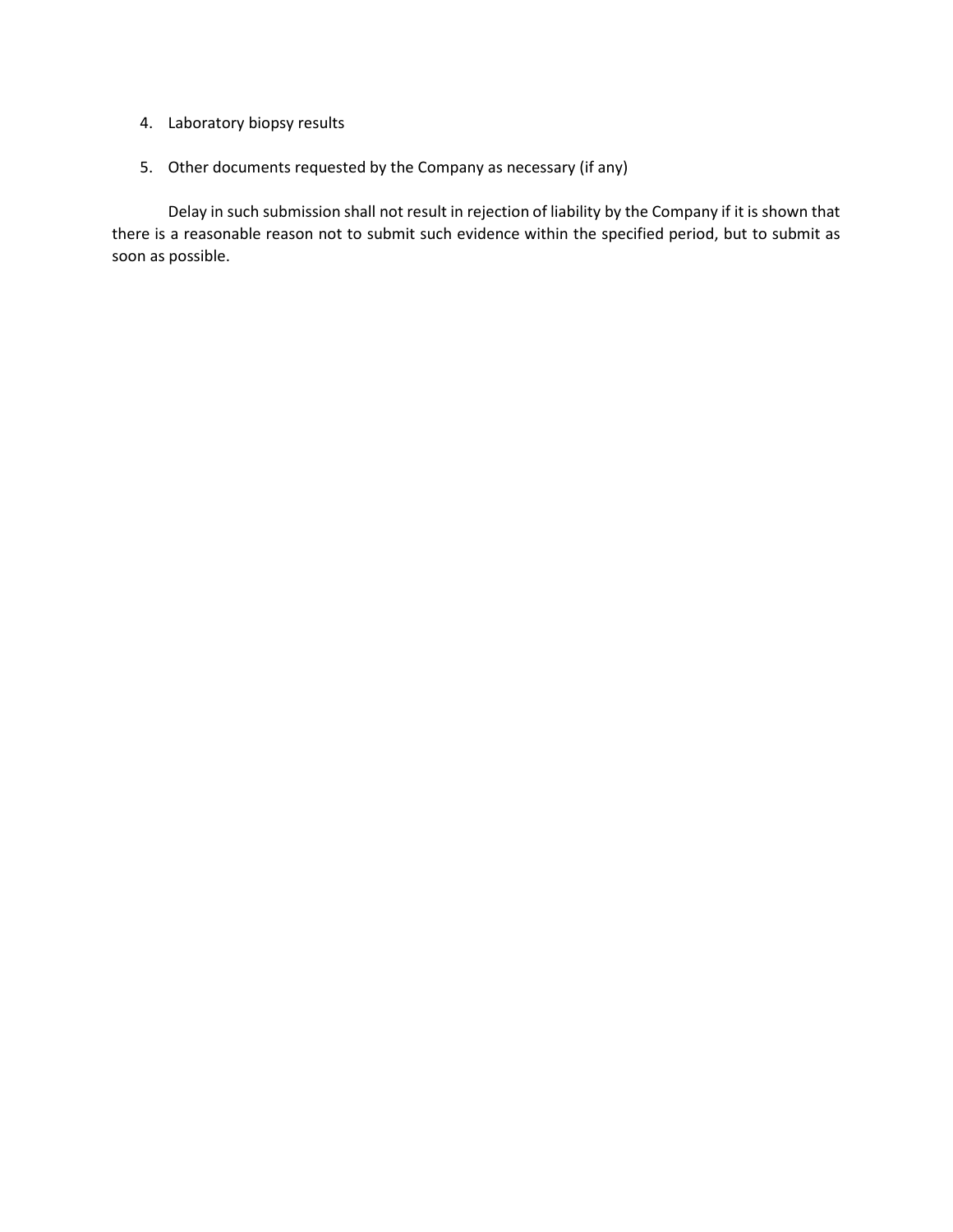# **Coverage Agreement Invasive Cancer Insurance**

## **Definition**

- Invasive Cancer means The appearance of a tumor or cell that is confirmed from pathological examination that it is Cancer. Such Cancer has spread over the basement membrane or spread to a nearby membrane or other organs. The Cancer also includes Leukemia, Lymphoma, Bone-marrow Cancer, and Choriocarcinoma. In any case, the following Cancers are excluded:
	- 1. Prostate Cancer, Thyroid Cancer, or Urinary Bladder Cancer at the Stage of T1 N0 M0 referring to TNM Classification
	- 2. Chronic Lymphocytic Leukemia before RAI at the Stage 3
	- 3. Non-invasive Cancer, Carcinoma in Situ
	- 4. Any skin Cancers, except Malignant Melanoma at the Stage 2 or above referring to American Joint Committee on Cancer Classification
	- 5. Borderline tumor or Low Malignant Potential
	- 6. Pre-malignant Lesion such as CIN I, CIN II, CIN III
	- 7. Cancer in a patient who is infected with HIV
	- 8. Repeated Cancer or spread from other parts, in which such Cancer appeared for the first time before the Policy inception or within 90 days of the Policy inception.

## **Coverage**

It is agreed that, during the period in which this insurance policy becomes effective and after the Waiting Period 90 days from the Policy inception, if the Insured get diagnosed with Invasive Cancer as defined above for the first time, the Company shall pay compensation as per the sum insured stated in the Schedule and/or the renewal insurance certificate.

In this regard, the Diagnosis of such a disease must be in accordance with definition 6 (Diagnosis).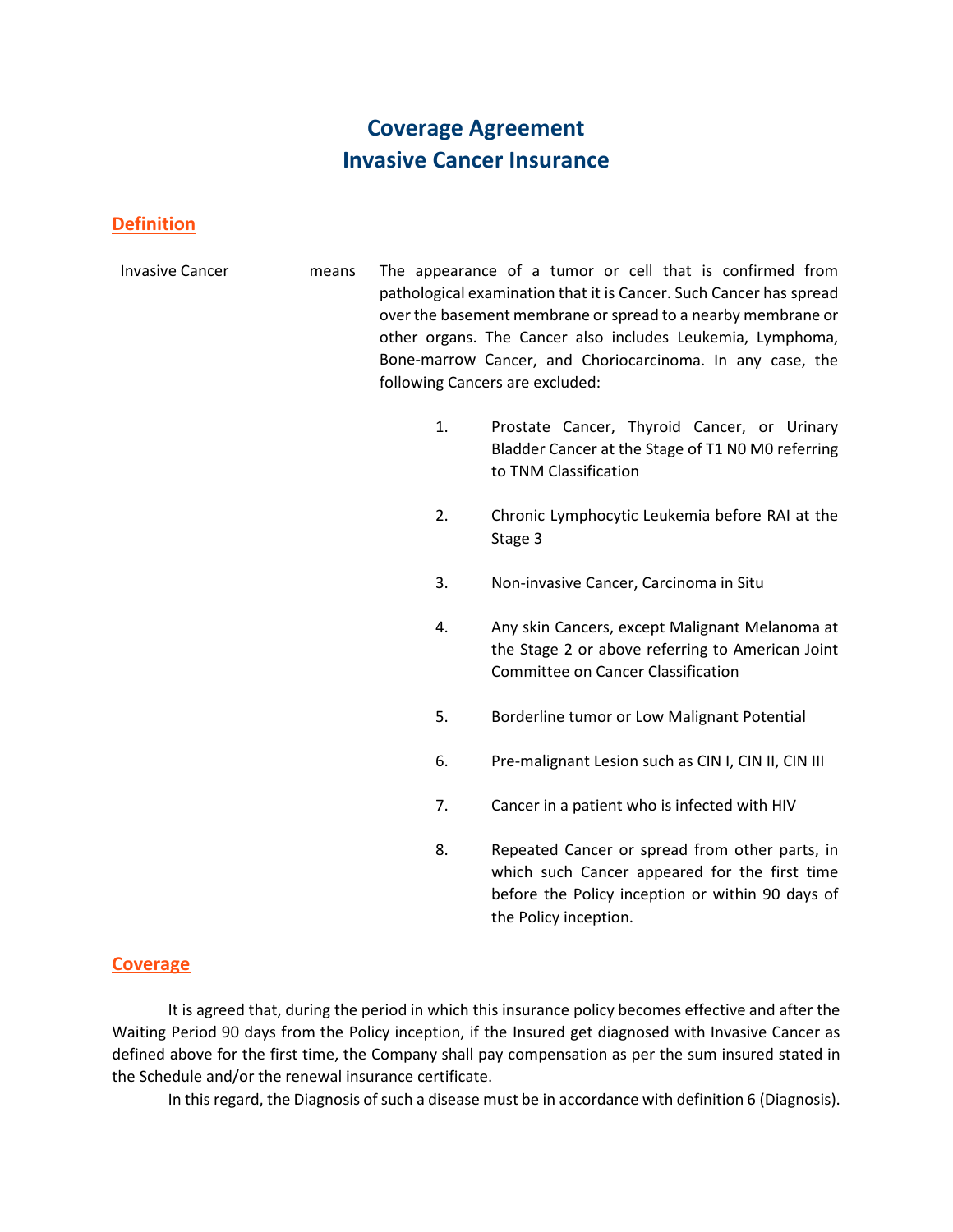## **Claims and evidence submission**

The Insured must submit the following evidence at their own expense to the Company within 30 days of getting the results of a Diagnosis.

- 1. The Company's completed claim form
- 2. A copy of ID card
- 3. Medical reports that identify important symptoms, including the results of Diagnosis and medical treatment
- 4. Laboratory biopsy results
- 5. Other documents requested by the Company as necessary (if any)

Delay in such submission shall not result in rejection of liability by the Company if it is shown that there is a reasonable reason not to submit such evidence within the specified period, but to submit as soon as possible.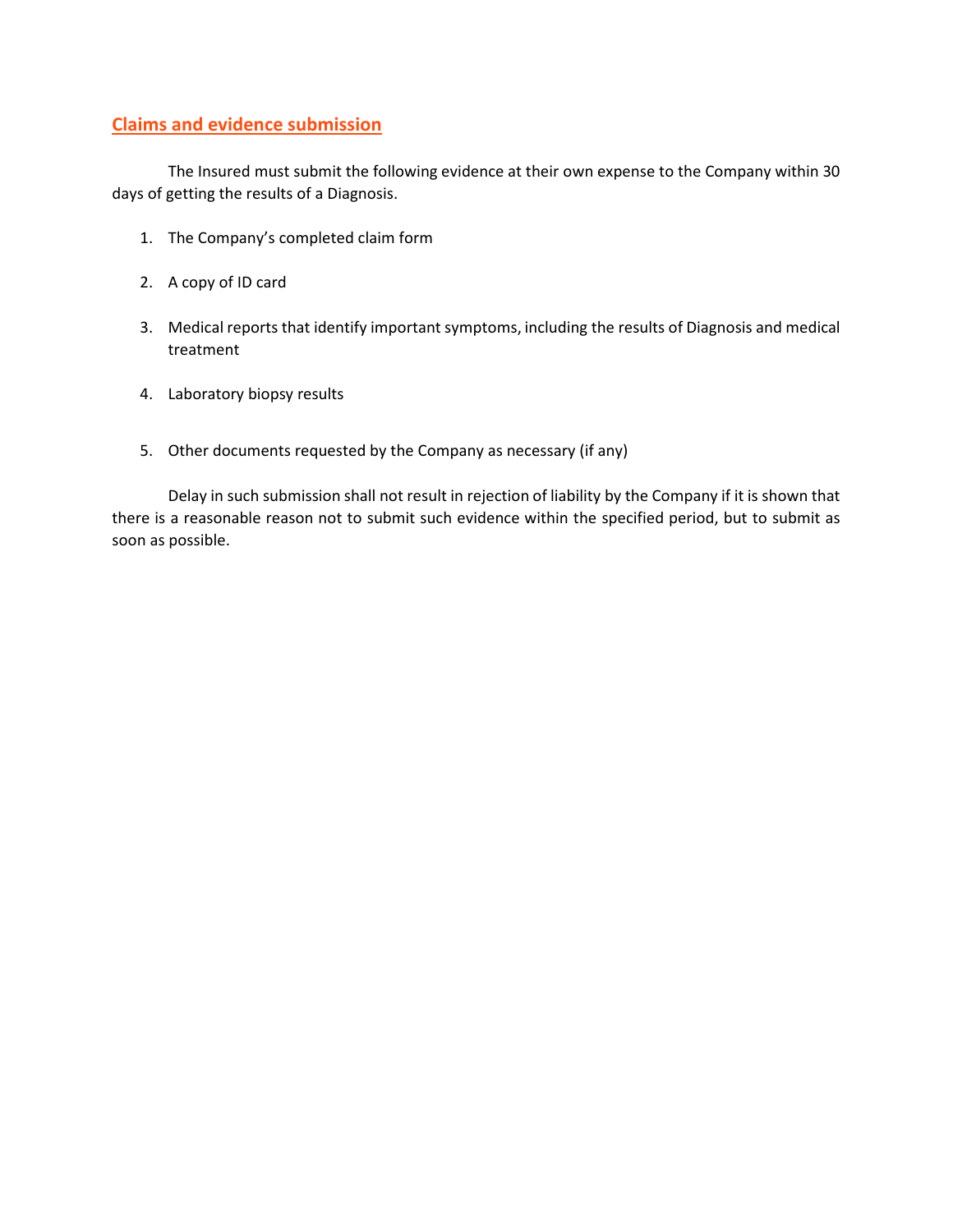# **Endorsement: Additional Coverage for Skin Cancer Insurance (For use as attachment to Cancer Protect Insurance Policy) (SELL THROUGH ELECTRONIC CHANNEL (ONLINE))**

## **Definition**

Skin Cancer means Any skin cancers, except Malignant Melanoma at the Stage II or above classified by American Joint Committee on Cancer.

## **Additional Coverage**

It is agreed that the Policy has extended the coverage of Skin Cancer, during the period in which this insurance policy becomes effective and after the Waiting Period 90 days from the Policy inception, if the Insured get diagnosed with Skin Cancer as defined above for the first time, the Company shall pay compensation as per the sum insured stated in the Schedule and/or the renewal insurance certificate.

In this regard, the Diagnosis of such a disease must be in accordance with definition 6 (Diagnosis).

## **Automatic Policy termination**

The coverage under this endorsement shall terminate automatically once one of the following events occurs, whichever comes first:

- 1. Once the Company has paid the compensation as specified in the Endorsement, the coverage under this Endorsement shall be deemed terminated. The Company shall not refund premium for the remaining period of insurance and shall not extend the coverage for Skin Cancer in the renewal Policy.
- 2. Once the Company has paid the compensation for either Non-invasive Cancer / Carcinoma in Situ or Invasive Cancer as specified in the Schedule and/or the renewal insurance certificate.

## **Claims and evidence submission**

The Insured must submit the following evidence at their own expense to the Company within 30 days of getting the results of a Diagnosis.

- 1. The Company's completed claim form
- 2. A copy of ID card
- 3. Medical reports that identify important symptoms, including the results of Diagnosis and medical treatment
- 4. Laboratory biopsy results